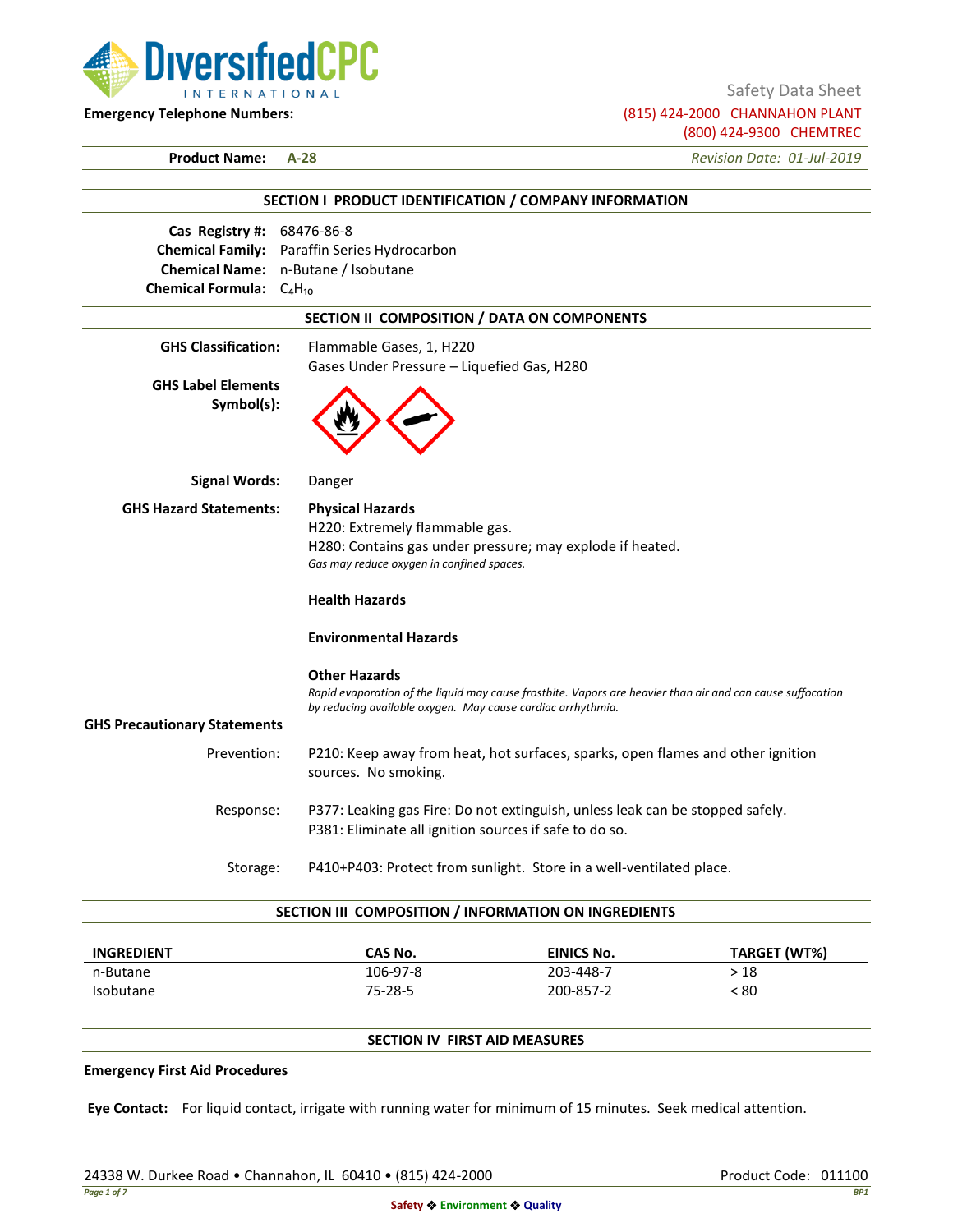

| Skin Contact: For liquid contact, warm areas gradually and get medical attention if there is evidence of frost bite or tissue |
|-------------------------------------------------------------------------------------------------------------------------------|
| damage. Flush area with lukewarm water. Do not rub affected area. If blistering occurs, apply a sterile                       |
| dressing. Seek medical attention.                                                                                             |
|                                                                                                                               |

**Inhalation:** Remove to fresh air. Artificial respiration and/or oxygen may be necessary. Consult a physician. **Ingestion:** This material is a gas under normal atmospheric conditions and ingestion is unlikely.

Most important symptoms and effects

**Acute:** Anesthetic effects at high concentrations.

**Delayed:** None known or anticipated. See Section 11 for information on effects from chronic exposure, if any.

**Notes to Physician:** Epinephrine and other sympathomimetic drugs may initiate cardiac arrhythmias in persons exposed to high concentrations of hydrocarbon solvents (e.g., in enclosed spaces or with deliberate abuse). The use of other drugs with less arrhythmogenic potential should be considered. If sympathomimetic drugs are administered, observe for the development of cardiac arrhythmias.

## **SECTION V FIRE FIGHTING MEASURES**

## **Suitable Extinguishing Media:**

Water spray, Water mist, Foam, Dry chemical or Carbon Dioxide. Carbon dioxide can displace oxygen. Use caution when applying carbon dioxide in confined spaces.

## **Fire Fighting Procedures:**

For fires beyond the initial stage, emergency responders in the immediate hazard area should wear protective clothing. When the potential chemical hazard is unknown, in enclosed or confined spaces, a self contained breathing apparatus should be worn. In addition, wear other appropriate protective equipment as conditions warrant (see Section 8). Isolate immediate hazard area and keep unauthorized personnel out. Stop spill/release if it can be done safely. If this cannot be done, allow fire to burn. Move undamaged containers from immediate hazard area if it can be done safely. Stay away from ends of container. Water spray may be useful in minimizing or dispersing vapors and to protect personnel. Cool equipment exposed to fire with water, if it can be done safely.

## **Unusual Fire and Explosion Hazards:**

Extremely flammable. Contents under pressure. This material can be ignited by heat, sparks, flames, or other sources of ignition. The vapor is heavier than air. Vapors may travel considerable distances to a source of ignition where they can ignite, flash back, or explode. May create vapor/air explosion hazard indoors, in confined spaces, outdoors, or in sewers. If container is not properly cooled, it can rupture in the heat of a fire. Drains can be plugged and valves made inoperable by the formation of ice if rapid evaporation of large quantities of the liquefied gas occurs. Do not allow run-off from fire fighting to enter drains or water courses – may cause explosion hazard in drains and may reignite.

**Hazardous Combustion Products**: Combustion may yield smoke, carbon monoxide, and other products of incomplete combustion. Oxides of nitrogen and sulfur may also be formed.

*See Section 9 for Flammable Properties including Flash Point and Flammable (Explosive) Limits.*

## **NPCA - HMIS RATINGS**

| <b>HEALTH</b>              |  |
|----------------------------|--|
| <b>FLAMMABILITY</b>        |  |
| <b>REACTIVITY</b>          |  |
| <b>PERSONAL PROTECTION</b> |  |

**PERSONAL PROTECTION - (***Personal Protection Information To Be Supplied By The User)*

## **SECTION VI ACCIDENTAL RELEASE MEASURES**

**Steps To Be Taken If Material Is Released or Spilled**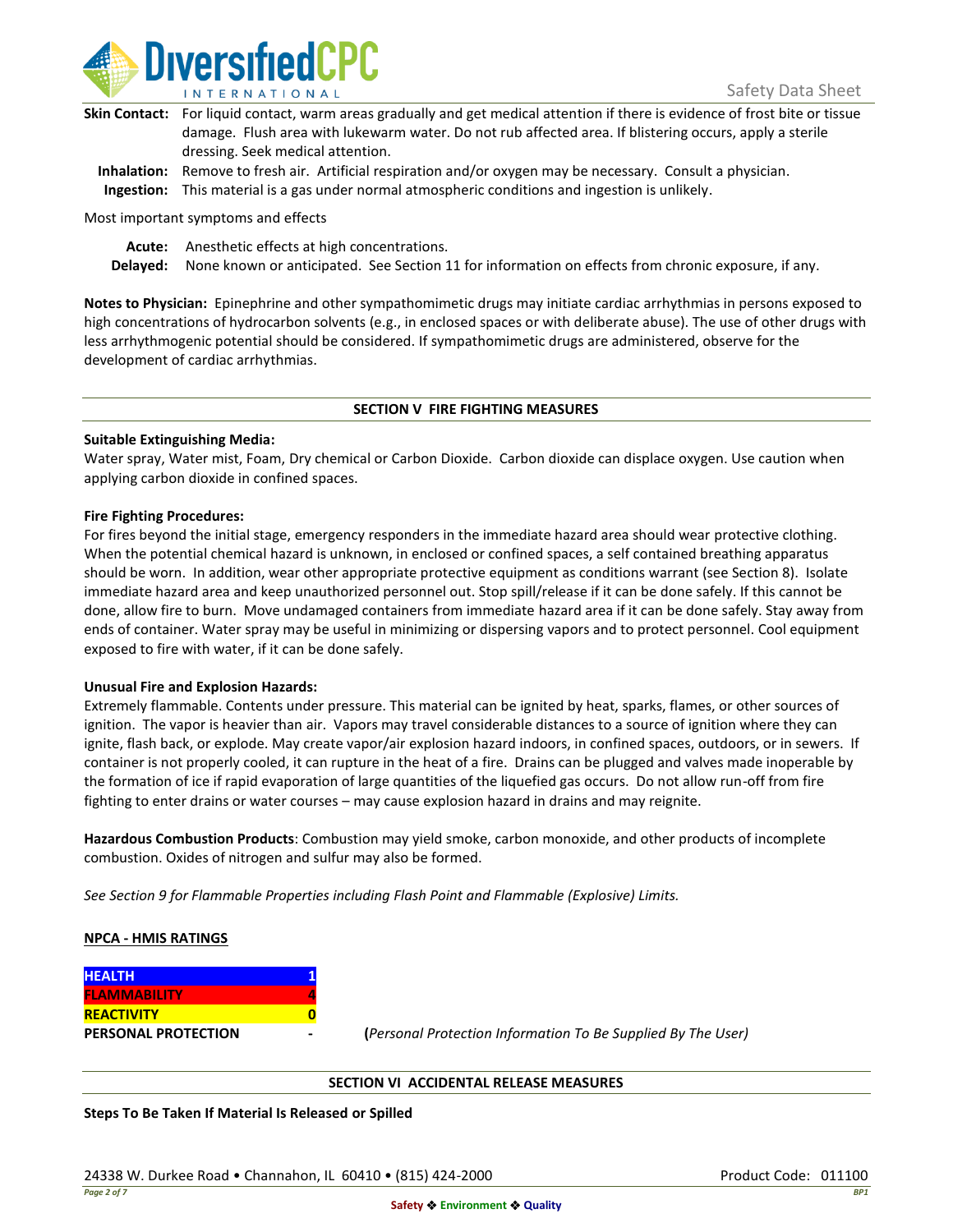

Avoid sources of ignition - ventilate area. Use water fog to evaporate or ventilate. Protect body against contact with liquid. If confined space - use self contained breathing apparatus. Consult local fire authorities.

**Personal Precautions:** Extremely flammable. Spillages of liquid product will create a fire hazard and may form an explosive atmosphere. Keep all sources of ignition and hot metal surfaces away from spill/release if safe to do so. The use of explosion-proof electrical equipment is recommended. Beware of accumulation of gas in low areas or contained areas, where explosive concentrations may occur. Prevent from entering drains or any place where accumulation may occur. Ventilate area and allow to evaporate. Stay upwind and away from spill/release. Avoid direct contact with material. For large spillages, notify persons downwind of the spill/release, isolate immediate hazard area and keep unauthorized personnel out. Wear appropriate protective equipment, including respiratory protection, as conditions warrant (see Section 8). See Sections 2 and 7 for additional information on hazards and precautionary measures.

**Environmental Precautions:** Stop spill/release if it can be done safely. Water spray may be useful in minimizing or dispersing vapors. If spill occurs on water notify appropriate authorities and advise shipping of any hazard.

**Methods for Containment and Clean-Up**: Notify relevant authorities in accordance with all applicable regulations.

Recommended measures are based on the most likely spillage scenarios for this material; however local conditions and regulations may influence or limit the choice of appropriate actions to be taken.

# **SECTION VII HANDLING AND STORAGE**

**Precautions for safe handling:** Comply with state and local regulations covering liquefied petroleum gases. Comply with NFPA Pamphlet #58. Keep away from heat or sources of ignition. Prohibit smoking in areas of storage or use. Take precautionary measures against static discharge. Use good personal hygiene practices and wear appropriate personal protective equipment (see section 8).

Contents are under pressure. Gases can accumulate in confined spaces and limit oxygen available for breathing. Use only with adequate ventilation. The use of explosion-proof electrical equipment is recommended and may be required (see appropriate fire codes). Refer to NFPA-70 and/or API RP 2003 for specific bonding/grounding requirements. Electrostatic charge may accumulate and create a hazardous condition when handling or processing this material. To avoid fire or explosion, dissipate static electricity during transfer by grounding and bonding containers and equipment before transferring material.

Do not enter confined spaces such as tanks or pits without following proper entry procedures such as ASTM D-4276 and 29CFR 1910.146.

**WARNING**: Unless otherwise specifically indicated, no odorant is added to this product. You cannot depend upon your sense of smell for leak detection! Ensure appropriate gas detection is available and working for the detection of leaks.

**Conditions for safe storage:** Keep container(s) tightly closed and properly labeled. Use and store this material in cool, dry, well ventilated areas away from heat, direct sunlight, hot metal surfaces, and all sources of ignition. Store only in approved containers. Post area "No Smoking or Open Flame." Keep away from any incompatible material (see Section 10). Protect container(s) against physical damage. Outdoor or detached storage is preferred. Indoor storage should meet OSHA standards and appropriate fire codes.

"Empty" containers retain residue and may be dangerous. Do not pressurize, cut, weld, braze, solder, drill, grind, or expose such containers to heat, flame, sparks, or other sources of ignition. They may explode and cause injury or death. Avoid exposing any part of a compressed-gas cylinder to temperatures above 125F (51.6C).

Gas cylinders should be stored outdoors or in well ventilated storerooms at no lower than ground level and should be quickly removable in an emergency.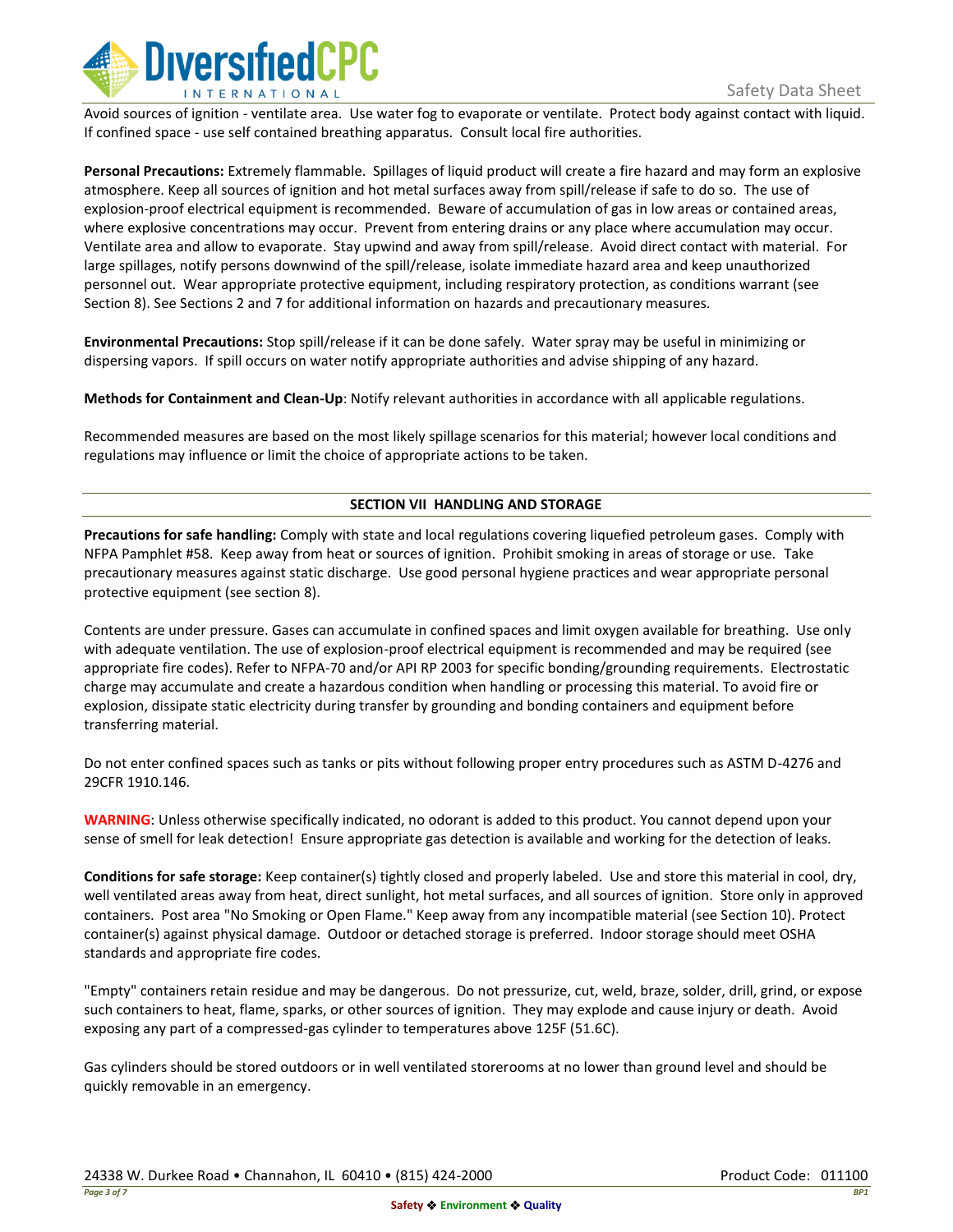

**SECTION VIII EXPOSURE CONTROLS / PERSONAL PROTECTION**

# **Exposure Limits**

| Component                                           |                                                                                                                                                                                                                                                                                                                                                                                                                                                                                                                                            | <b>ACIGH</b> | <b>ACIGH</b>      | <b>OSHA PEL</b> |                  |
|-----------------------------------------------------|--------------------------------------------------------------------------------------------------------------------------------------------------------------------------------------------------------------------------------------------------------------------------------------------------------------------------------------------------------------------------------------------------------------------------------------------------------------------------------------------------------------------------------------------|--------------|-------------------|-----------------|------------------|
|                                                     |                                                                                                                                                                                                                                                                                                                                                                                                                                                                                                                                            | TLV (TWA)    | <b>TLV (STEL)</b> | (TWA)           | <b>OTHER PEL</b> |
| n-Butane                                            |                                                                                                                                                                                                                                                                                                                                                                                                                                                                                                                                            |              | 1000 ppm          |                 |                  |
| Isobutane                                           |                                                                                                                                                                                                                                                                                                                                                                                                                                                                                                                                            |              | 1000 ppm          |                 |                  |
| <b>Engineering Controls:</b>                        | If current ventilation practices are not adequate to maintain airborne concentrations below<br>the established exposure limits, additional engineering controls may be required.                                                                                                                                                                                                                                                                                                                                                           |              |                   |                 |                  |
| <b>Personal Protection:</b><br>Eye/Face Protection: | The use of eye protection (such as splash goggles) that meets or exceeds ANSI Z.87.1 is<br>recommended when there is potential liquid contact to the eye. Depending on conditions<br>of use, a face shield may be necessary.                                                                                                                                                                                                                                                                                                               |              |                   |                 |                  |
| <b>Skin Protection:</b>                             | Impervious, insulated gloves recommended.                                                                                                                                                                                                                                                                                                                                                                                                                                                                                                  |              |                   |                 |                  |
| <b>Respiratory Protection:</b>                      | A NIOSH approved, self-contained breathing apparatus (SCBA) or equivalent operated in a<br>pressure demand or other positive pressure mode should be used in situations of oxygen<br>deficiency (oxygen content less than 19.5 percent), unknown exposure concentrations, or<br>situations that are immediately dangerous to life or health (IDLH).<br>A respiratory protection program that meets or is equivalent to OSHA 29 CFR 1910.134 and<br>ANSI Z88.2 should be followed whenever workplace conditions warrant a respirator's use. |              |                   |                 |                  |

Suggestions provided in this section for exposure control and specific types of protective equipment are based on readily available information. Users should consult with the specific manufacturer to confirm the performance of their protective equipment. Specific situations may require consultation with industrial hygiene, safety, or engineering professionals.

| SECTION IX PHYSICAL AND CHEMICAL PROPERTIES   |                                                                                         |                                                   |                                                    |  |
|-----------------------------------------------|-----------------------------------------------------------------------------------------|---------------------------------------------------|----------------------------------------------------|--|
|                                               | <b>Appearance &amp; Odor:</b> Clear, colorless liquefied gas with sweet petroleum odor. |                                                   |                                                    |  |
| <b>Odor Threshold: No Data</b>                |                                                                                         |                                                   |                                                    |  |
|                                               | <b>pH:</b> Not Applicable                                                               |                                                   |                                                    |  |
| <b>Melting / Freezing Point:</b> No Data      |                                                                                         | Initial Boiling Point / Range: $15.5$ TO +31.1 °F |                                                    |  |
| Flash Point (Method): -117 °F (Estimated)     |                                                                                         |                                                   | <b>Evaporation Rate:</b> $> 1$ (Ethyl Ether = 1.0) |  |
| Lower Explosion Limit: 1.8% (vol.) Gas in air |                                                                                         | Upper Explosion Limit: 8.5% (vol.) Gas in air     |                                                    |  |
| Vapor Pressure @ 70 °F: 28 PSIG               |                                                                                         | <b>Vapor Density (air = 1.00):</b> 2.006          |                                                    |  |
| <b>Specific Gravity (H2O = 1.00):</b> $0.569$ |                                                                                         | Solubility in Water @ 70 °F: 0.008%               |                                                    |  |
| Percent Volatile by Volume: 100%              |                                                                                         | Auto-ignition temperature: No Data                |                                                    |  |
| Decomposition Data: No Data                   |                                                                                         | Viscositv:                                        | No Data                                            |  |

# **SECTION X STABILITY AND REACTIVITY**

| <b>Stability:</b> Stable                 |                                              |
|------------------------------------------|----------------------------------------------|
| Hazardous Polymerization: Can not occur  |                                              |
| Incompatibility (Materials to Avoid):    | None.                                        |
| <b>Hazardous Decomposition Products:</b> | Carbon monoxide, volatile hydrocarbon vapors |
| <b>Conditions to Avoid:</b>              | High heat, spark, and open flames            |

## **SECTION XI TOXICOLOGICAL INFORMATION**

## **Effects Of Over Exposure**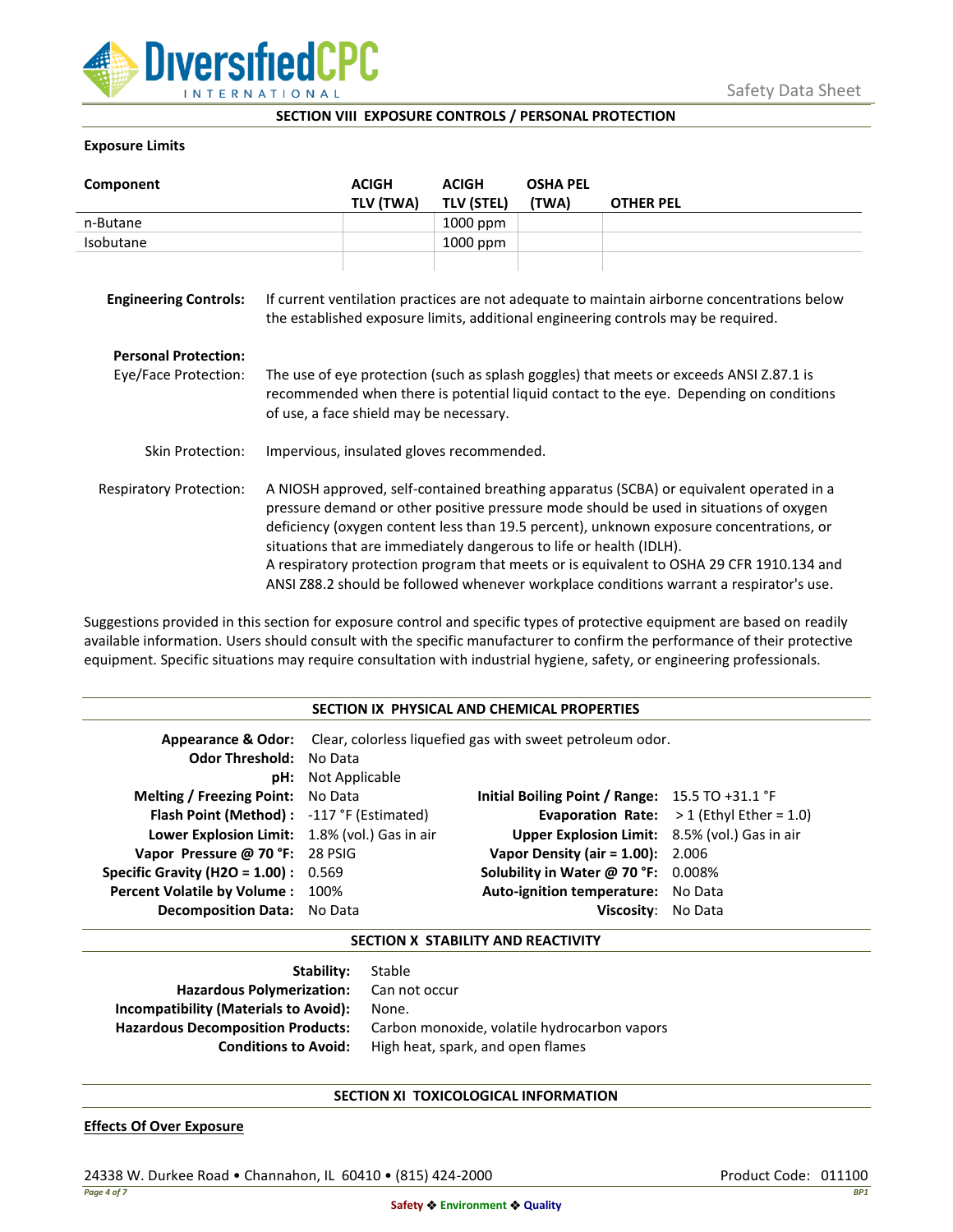

**Ingestion:** Aspiration hazard!

- **Inhalation:** Inhalation of vapor may produce anesthetic effects and feeling of euphoria. Prolonged overexposure can cause rapid breathing, headache, dizziness, narcosis, unconsciousness, and death from asphyxiation, depending on concentration and time of exposure.
- **Skin Contact:** Contact with evaporating liquid can cause frostbite.

**Eye Contact:** Liquid can cause severe irritation, redness, tearing, blurred vision, and possible freeze burns.

**Specific Target Organ Toxicity (Single Exposure):** Not expected to cause organ effects from single exposure. **Specific Target Organ Toxicity (Repeated Exposure):** Not expected to cause organ effects from repeated exposure. **Carcinogenicity:** Not expected to cause cancer. This substance is not listed as a carcinogen by IARC, NTP or OSHA. **Germ Cell Mutagenicity:** Not expected to cause heritable genetic effects. **Reproductive Toxicity:** Not expected to cause reproductive toxicity.

**Other Comments:** High concentrations may reduce the amount of oxygen available for breathing, especially in confined spaces. Hypoxia (inadequate oxygen) during pregnancy may have adverse effects on the developing fetus.

# **Information on Toxicological Effects of Components**

## **Propane**

*Target Organs:* No systemic or neurotoxic effects were noted in rats exposed to concentrations of propane as high as 12,000 ppm for 28 days.

*Reproductive Toxicity:* No adverse reproductive or developmental effects were observed in rats exposed to propane; no observed adverse effect level = 12,000 ppm.

## **n-Butane**

*Target Organs:* No systemic or neurotoxic effects were noted in rats exposed to concentrations of butane as high as 9,000 ppm for 28 days.

*Reproductive Toxicity:* No adverse reproductive or developmental effects were observed in rats exposed to butane; no observed adverse effect level = 12,000 ppm.

## **Isobutane**

*Target Organs:* No systemic or neurotoxic effects were noted in rats exposed to concentrations of isobutane as high as 9,000 ppm for 28 days.

*Reproductive Toxicity:* No adverse developmental effects were observed in rats exposed to concentrations of isobutane as high as 9000 ppm. Fertility and mating indices may have been affected at 9000 ppm but no effects were observed at 3000 ppm.

# **SECTION XII ECOLOGICAL INFORMATION**

**Toxicity:** Petroleum gases will readily evaporate from the surface and would not be expected to have significant adverse effects in the aquatic environment. Classification: No classified hazards.

**Persistence and Degradability:** The hydrocarbons in this material are expected to be inherently biodegradable. In practice, hydrocarbon gases are not likely to remain in solution long enough for biodegradation to be a significant loss process.

**Bioaccumulative Potential:** Not expected as having the potential to bioaccumulate.

**Mobility in Soil:** Due to the extreme volatility of petroleum gases, air is the only environmental compartment in which they will be found. In air, these hydrocarbons undergo photodegradation by reaction with hydroxyl radicals with half-lives ranging from 3.2 days for n-butane to 7 days for propane.

**Other Adverse Effects:** None anticipated.

## **SECTION XIII DISPOSAL INFORMATION**

## **Waste Disposal**

- (1) Mechanical Recovery
- (2) Flare-Off At Safe Location (Vapors)

24338 W. Durkee Road • Channahon, IL 60410 • (815) 424-2000 Product Code: 011100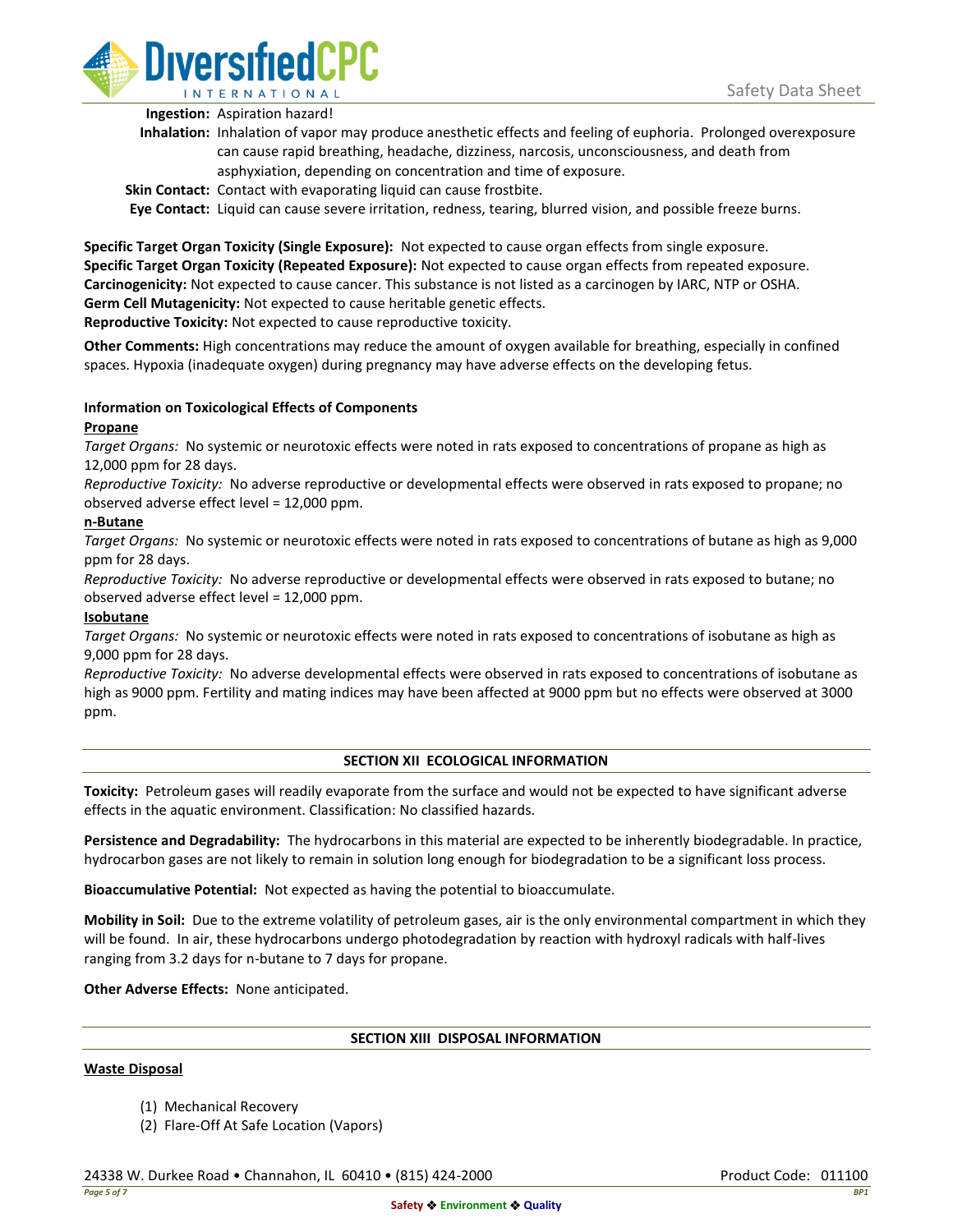

(3) Exhaust to Atmosphere in Safe Location (No Open Flames)

*\*\* Comply With All State and Local Regulations \*\**

#### **SECTION XIV TRANSPORT INFORMATION**

#### **Transport Information**

UN1075, Petroleum Gases, Liquefied , 2.1

# **SECTION XV REGULATIONS**

## **Regulatory Information**

#### **Chemical Inventories**

**USA TSCA:** All components of this product are listed on the TSCA Inventory. **Europe Einecs:** All components in this product are listed on EINECS **Canada Domestic Substances List (DSL):** This product and/or all of its components are listed on the Canadian DSL. **Australia AICS:** All components of this product are listed on AICS. **Korea ECL:** All components in this product are listed on the Korean Existing Chemicals Inventory (KECI). **Japan Miti (ENCS):** All components of this product are listed on MITI.

#### **SARA Title III:**

# **CERCLA/SARA (Section 302) Extremely Hazardous Substances and TPQs (in pounds):**

This material does not contain any chemicals subject to the reporting requirements of SARA 302 and 40 CFR 372.

## **SARA (311, 312) Hazard Class:**

| Acute Health:    | Yes |
|------------------|-----|
| Chronic Health:  | No  |
| Fire Hazard:     | Yes |
| Pressure Hazard: | Yes |

**SARA (313) Chemicals:** Not listed

**California Proposition 65:** This material does not contain any chemicals which are known to the State of California to cause cancer, birth defects or other reproductive harm at concentrations that trigger the warning requirements of California Proposition 65.

## **EC Classification:**



F+ Extremely flammable

**Risk phrases:**

12 Extremely flammable.

**Safety phrases:**

9 Keep container in a well-ventilated place.

16 Keep away from sources of ignition -No smoking.

33 Take precautionary measures against static discharges.

## **SECTION XVI OTHER INFORMATION**

Comply with state and local regulations covering liquefied petroleum gases. Comply with NFPA #58. Store and use in wellventilated areas, away from heat or sources of ignition. Prohibit smoking in areas of storage or use.